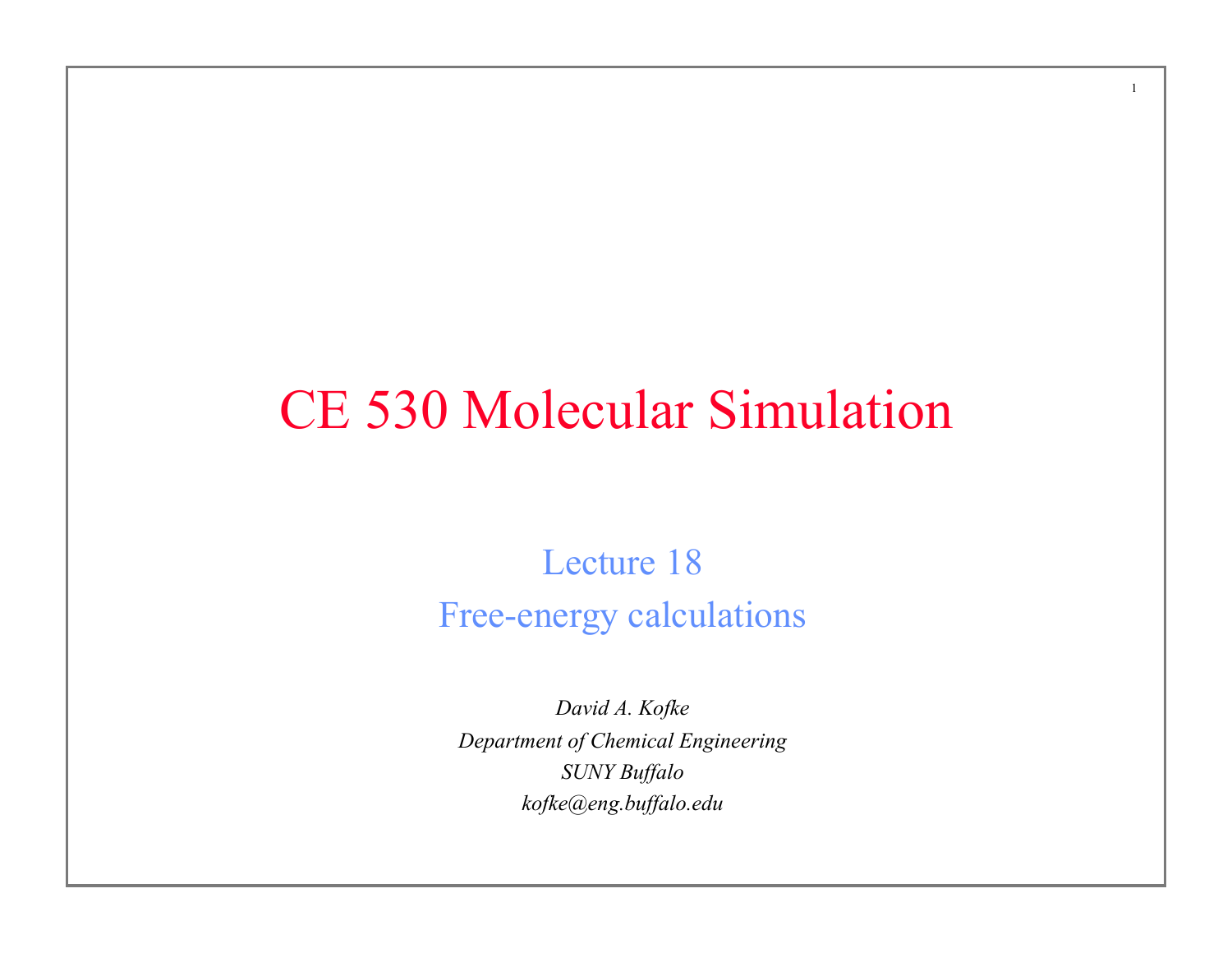## Free-Energy Calculations

#### O Uses of free energy

- *Phase equilibria*
- *Reaction equilibria*
- *Solvation*
- *Stability*
- *Kinetics*

#### **O** Calculation methods

- *Free-energy perturbation*
- *Thermodynamic integration*
- *Parameter-hopping*
- *Histogram interpolation*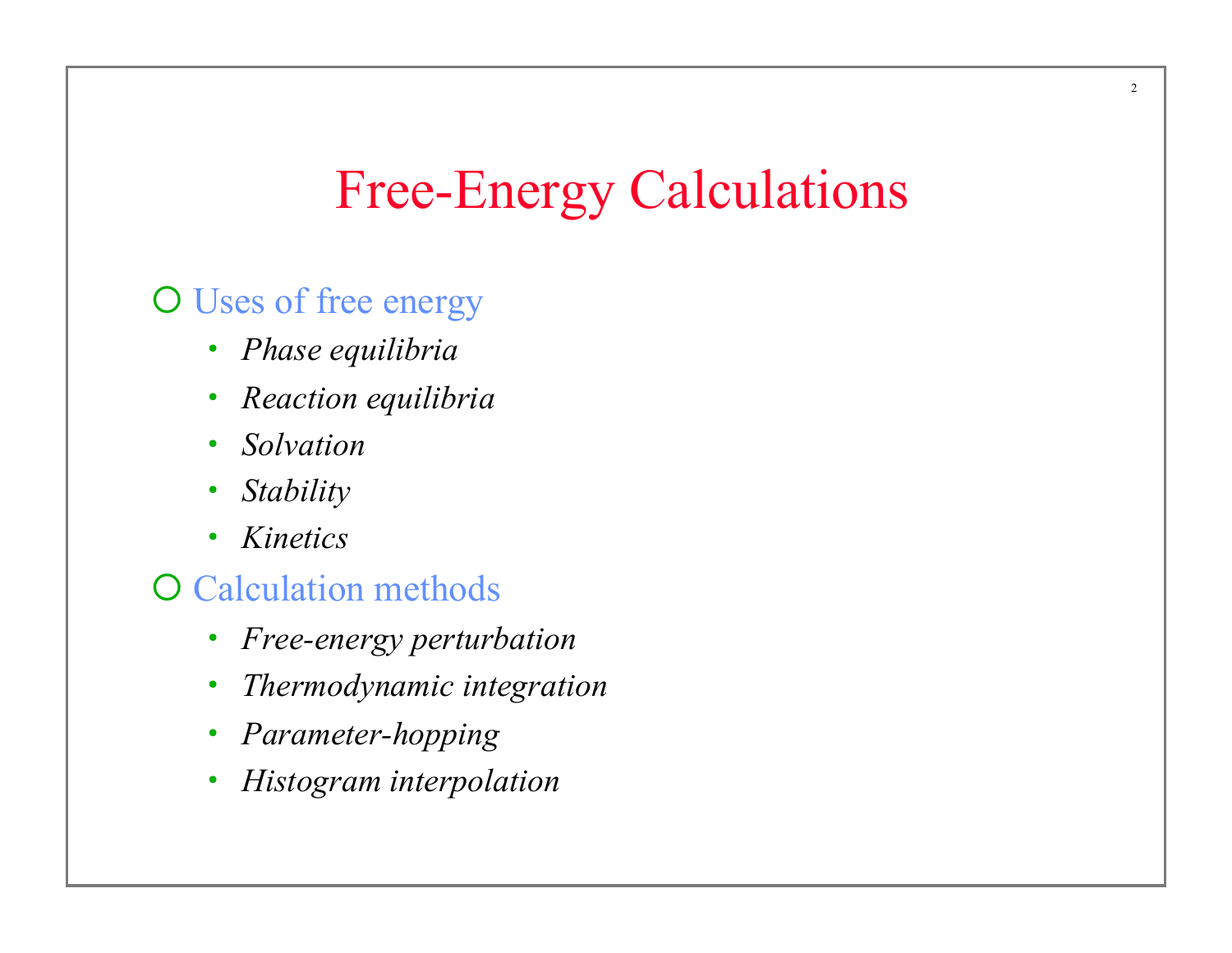## Ensemble Averages

### O Simple ensemble averages are of the form  $\langle M \rangle = \int d\Gamma \pi(\Gamma) M(\Gamma)$

#### O To evaluate:

- *sample points in phase space with probability*  $\pi(\Gamma)$
- *at each point, evaluate* M(Γ)
- *simple average of all values gives <M>*

### O Previous example

- *mean square distance from origin in region R*   $\left\langle \frac{1}{2} \right\rangle = \int d\Gamma \frac{s(\Gamma)}{\int d\Gamma s(\Gamma)} r^2(\Gamma)$  $r^2$  =  $\int d\Gamma \frac{s(\Gamma)}{\int d\Gamma}$   $r$  $=\int d\Gamma \frac{s(\Gamma)}{\int d\Gamma s(\Gamma)} r^2(\Gamma)$   $s = \begin{cases} 1 & \text{inside R} \\ 0 & \text{outside R} \end{cases}$ 0 outside R  $\overline{\mathcal{L}}$
- *sample only points in R, average r<sup>2</sup>*

O Principle applies to both MD and MC

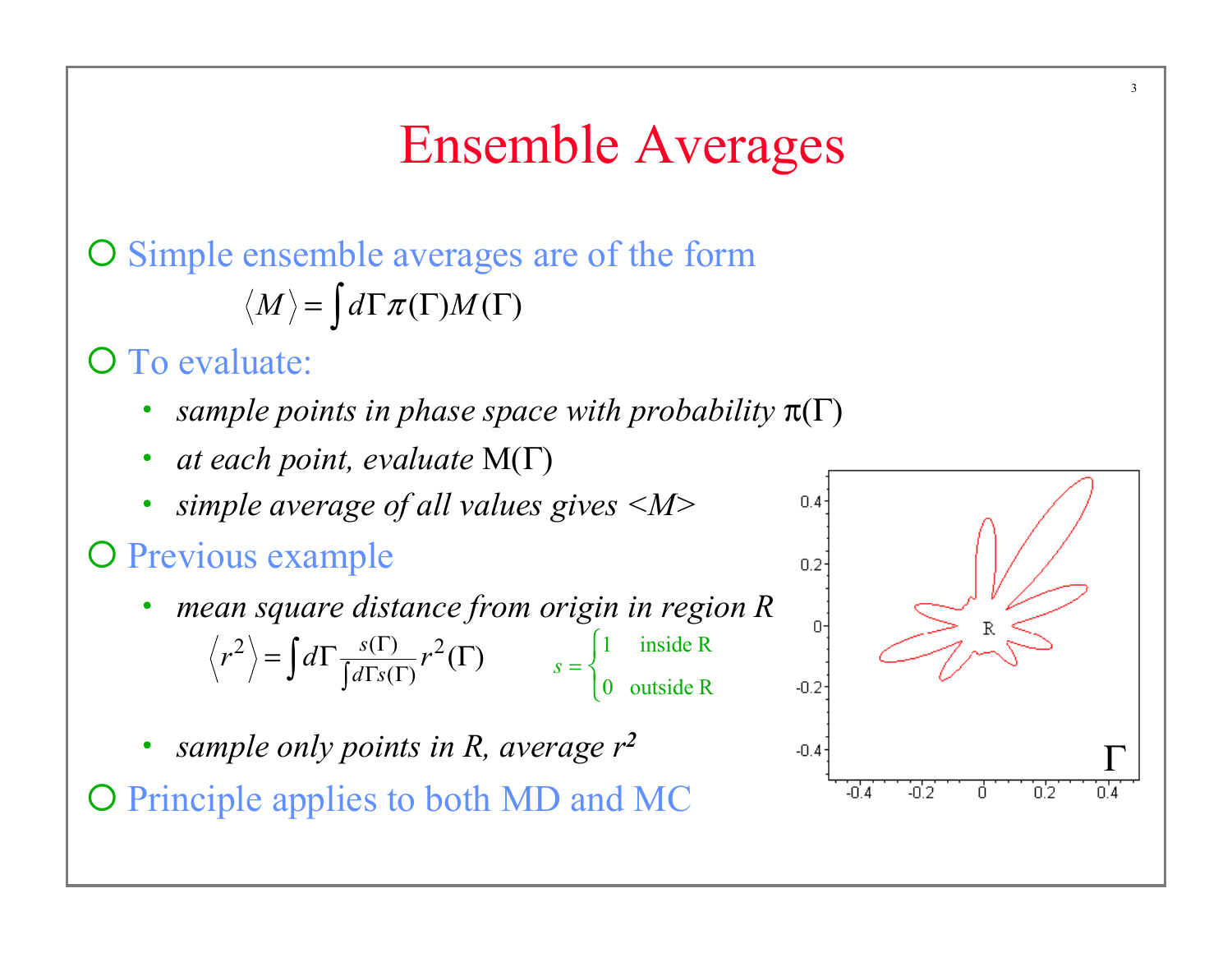## Ensemble Volumes

¡ Entropy and free energy relate to the size of the ensemble

• *e.g.*,  $S = k \ln\Omega(E, V, N)$   $\Omega =$  number of states of given E,V,N

¡ No effective way to measure the size of the ensemble

• *no phase-space function that gives size of R while sampling only R* 

imagine being place repeatedly at random points on an island

what could you measure at each point to determine the size of the island?

- O Volume of ensemble is numerically unwieldy
	- *e.g.* for 100 hard spheres

$$
r = 0.1, \Omega = 5 \times 10^{133}
$$

$$
r=0.5,\,\Omega=3\times 10^7
$$

 $r = 0.9$ ,  $\Omega = 5 \times 10^{-142}$ 

- O Shape of important region is very complex
	- *cannot apply methods that exploit some simple geometric picture*

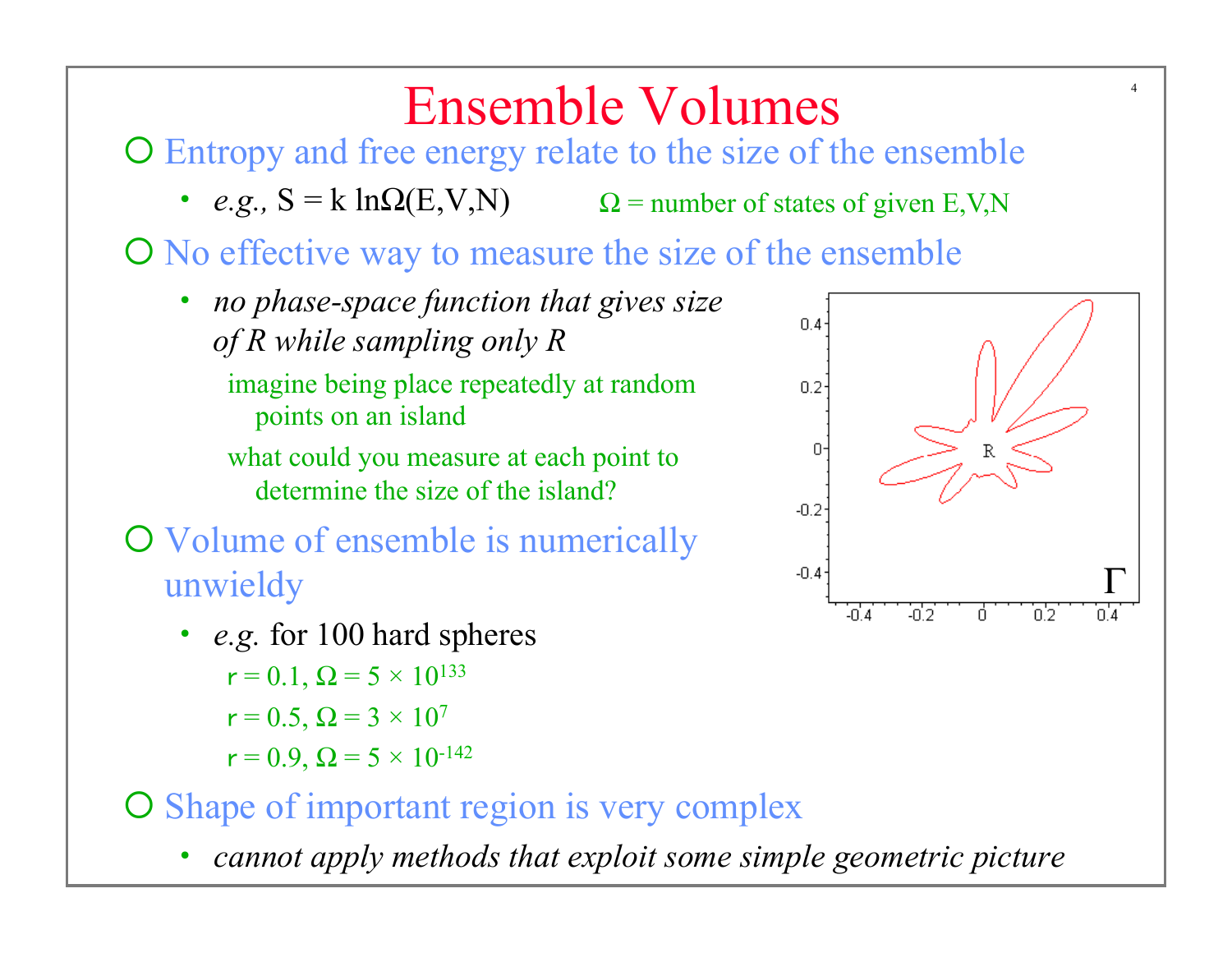## Reference Systems

¡ All free-energy methods are based on calculation of freeenergy *differences*

### O Example

• *volume of R can be measured as a fraction of the total volume*   $\frac{R}{I} = \langle s(\Gamma) \rangle_{\Gamma}$ Γ  $\Omega$  $=\langle s(\Gamma$  $\Omega$ 

sample the reference system

keep an average of the fraction of time occupying target system

• *what we get is the difference* 

 $S_R - S_\Gamma = k \ln \left( \Omega_R / \Omega_\Gamma \right)$ 

### O Usefulness of free-energy difference

- *it may be the quantity of interest anyway*
- *if reference is simple, its absolute free energy can be evaluated analytically*  e.g., ideal gas, harmonic crystal <sup>-0.4</sup>

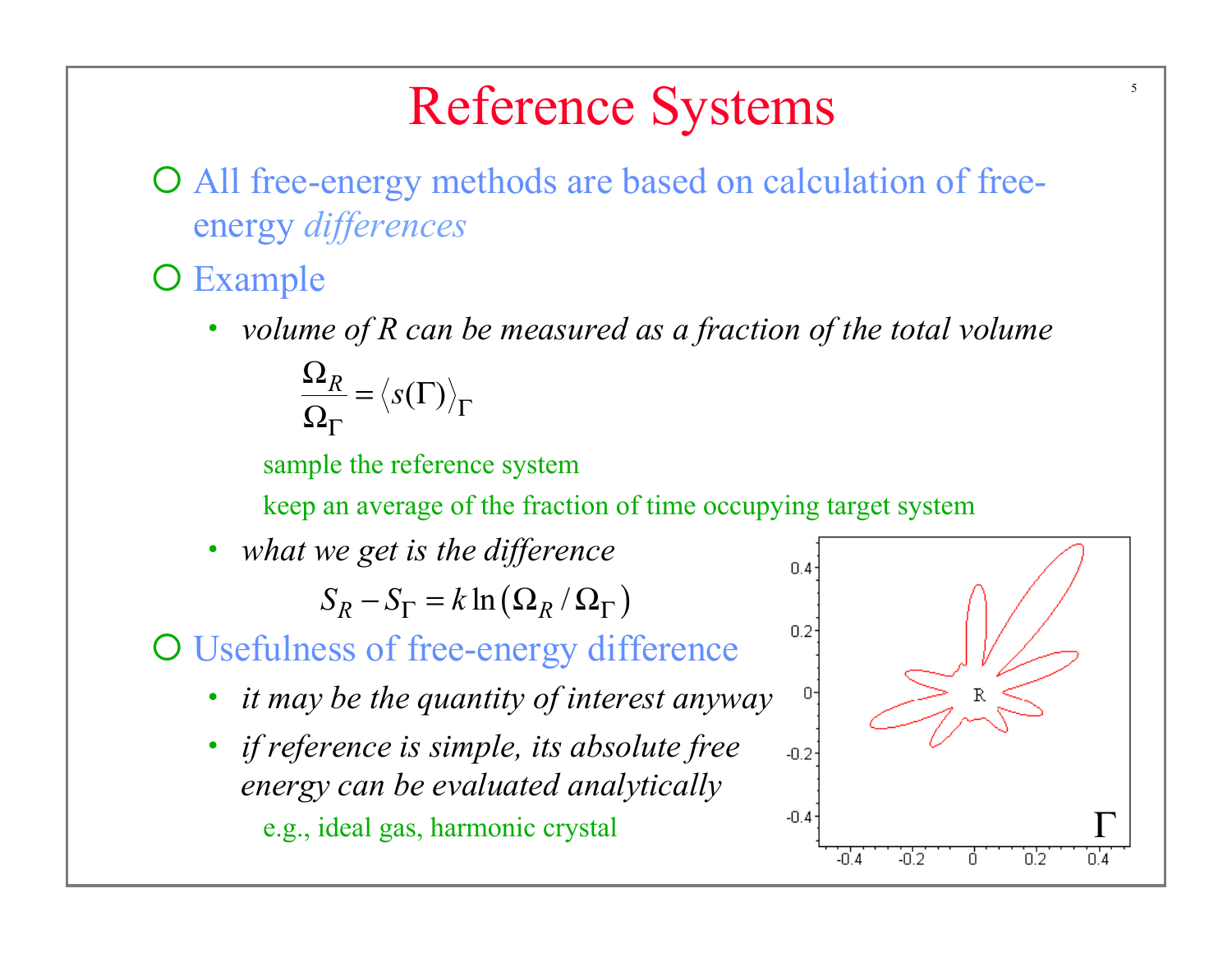# Hard Sphere Chemical Potential

Chemical potential is an entropy difference

$$
\beta \mu = -\left(\frac{\partial S/k}{\partial N}\right)_{U,V} \approx -\left[S(U,V,N+1) - S(U,V,N)\right]
$$

For hard spheres, the energy is zero or infinity

• *any change in N that does not cause overlap will be change at constant U* 

### To get entropy difference

- *simulate a system of N+1 spheres, one non-interacting*  "*ghost*"
- *occasionally see if the ghost sphere overlaps another*
- *record the fraction of the time it does not overlap*

$$
e^{\Delta S/k} = e^{-\beta \mu} = \frac{V}{N\Lambda^3} \left( \frac{\Omega_{N+1}}{\frac{V}{N\Lambda^3}} \right) = \frac{V}{N\Lambda^3} \left\langle f_{\text{non-overlap}} \right\rangle
$$

Here is an applet demonstrating this calculation

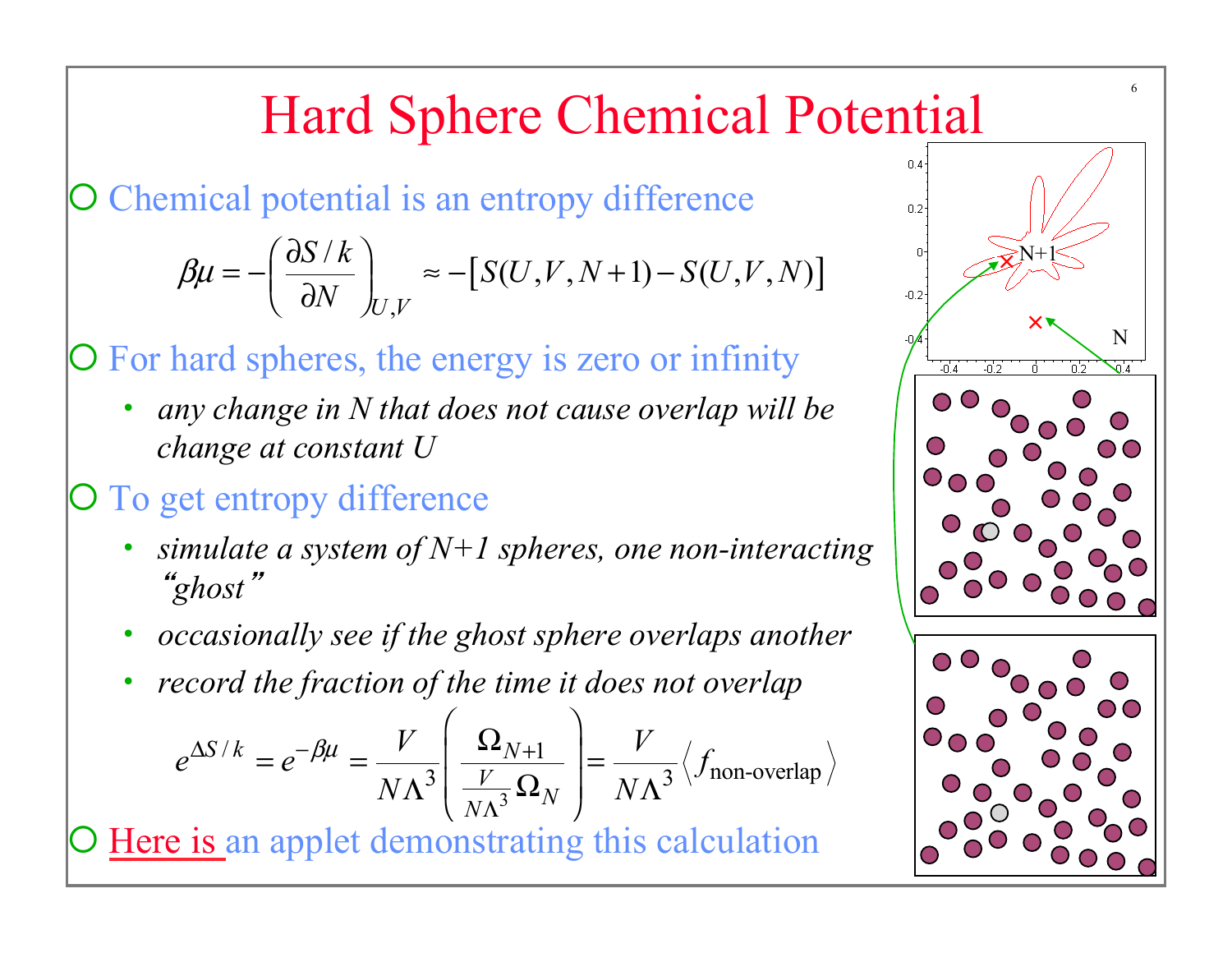¡ Widom method is an example of a free-energy perturbation (FEP) technique

=

O FEP gives free-energy difference between two systems

• *labeled 0, 1* 

$$
\frac{\text{I}}{\text{O Working equation}} e^{-\beta(A_1 - A_0)} = \frac{Q_1}{Q_0} = \frac{\int d\Gamma e^{-\beta U_1}}{\int d\Gamma e^{-\beta U_0}}
$$

Free-energy difference is a ratio of partition functions

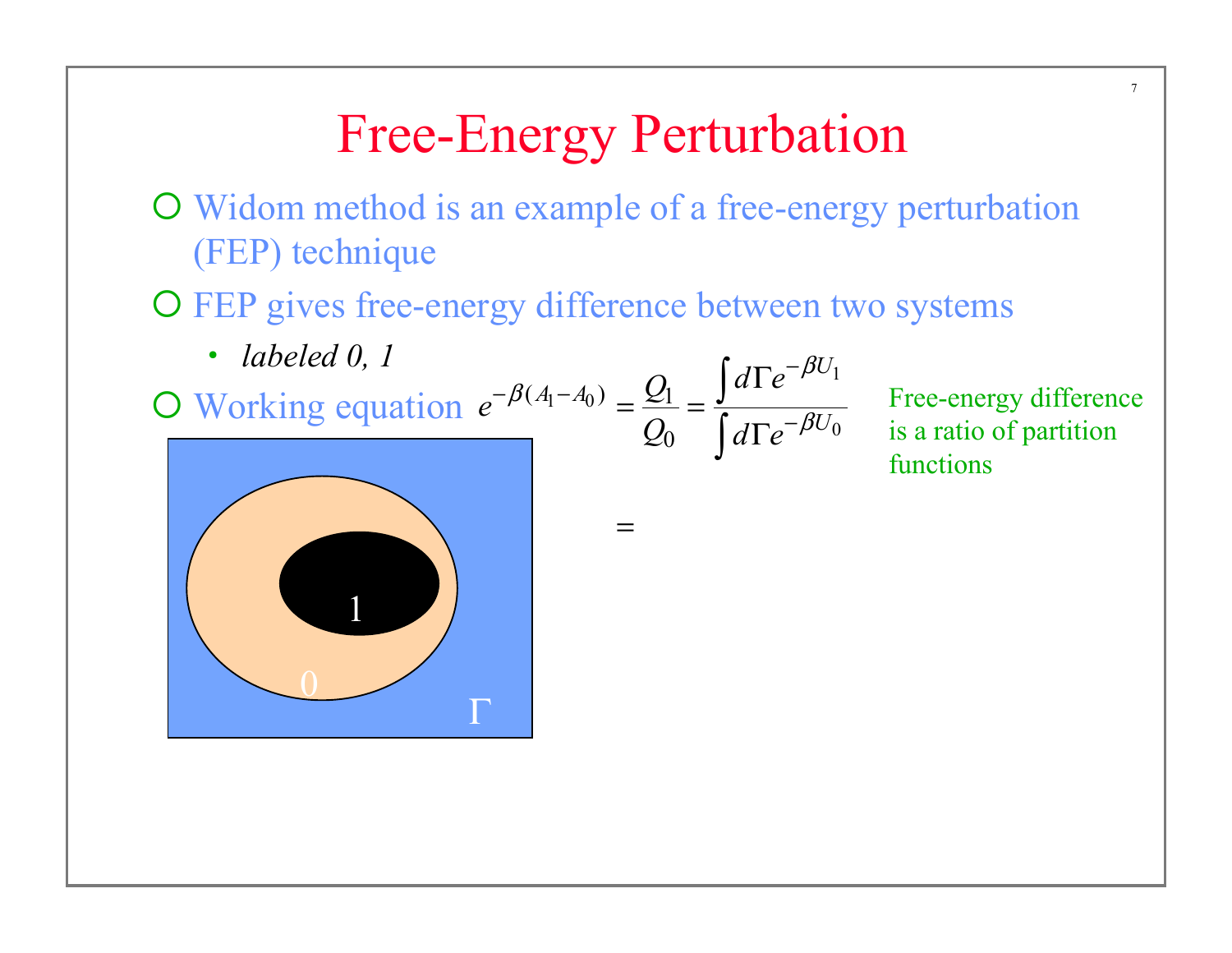¡ Widom method is an example of a free-energy perturbation (FEP) technique

O FEP gives free-energy difference between two systems

Γ



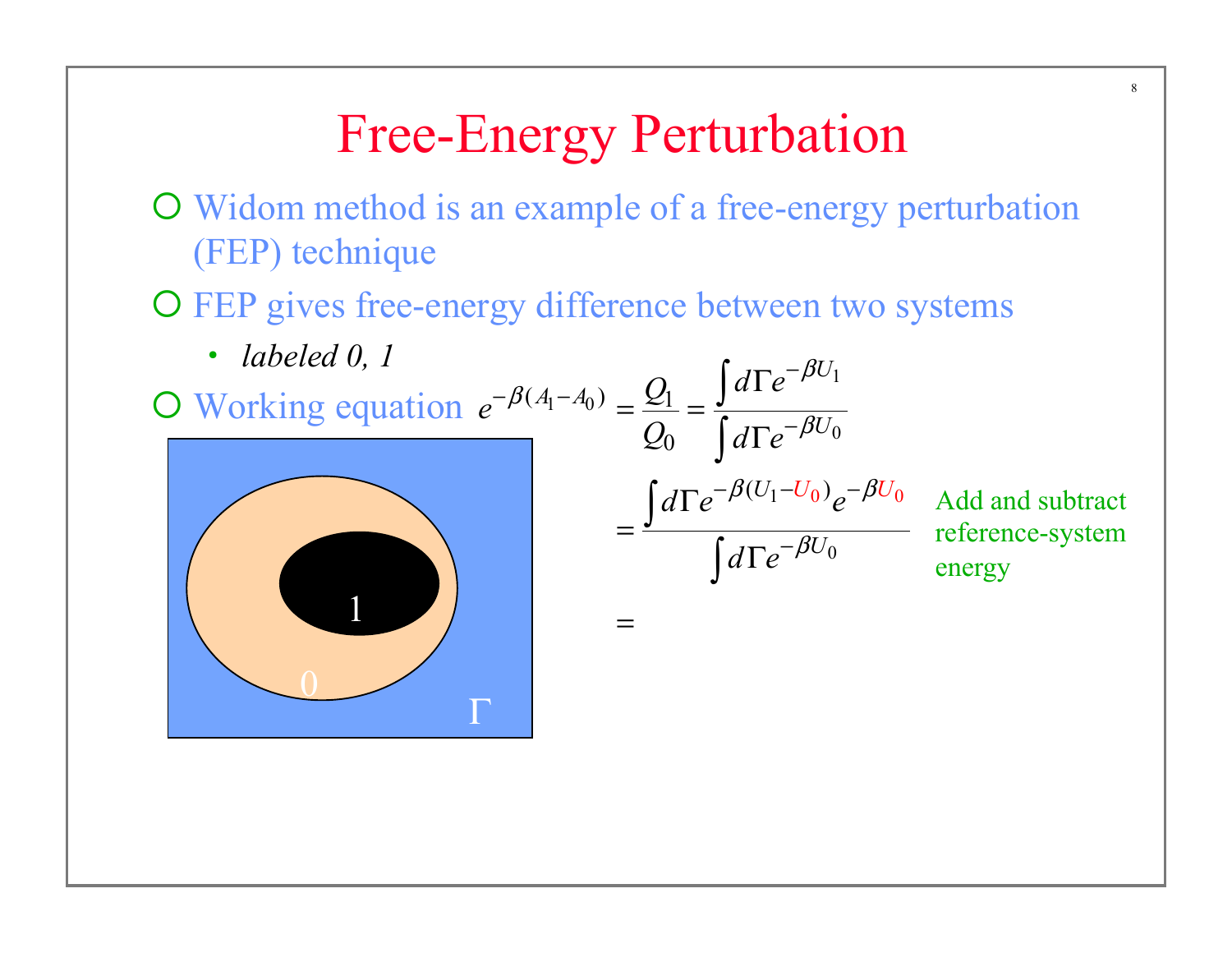¡ Widom method is an example of a free-energy perturbation (FEP) technique

O FEP gives free-energy difference between two systems



system probability distribution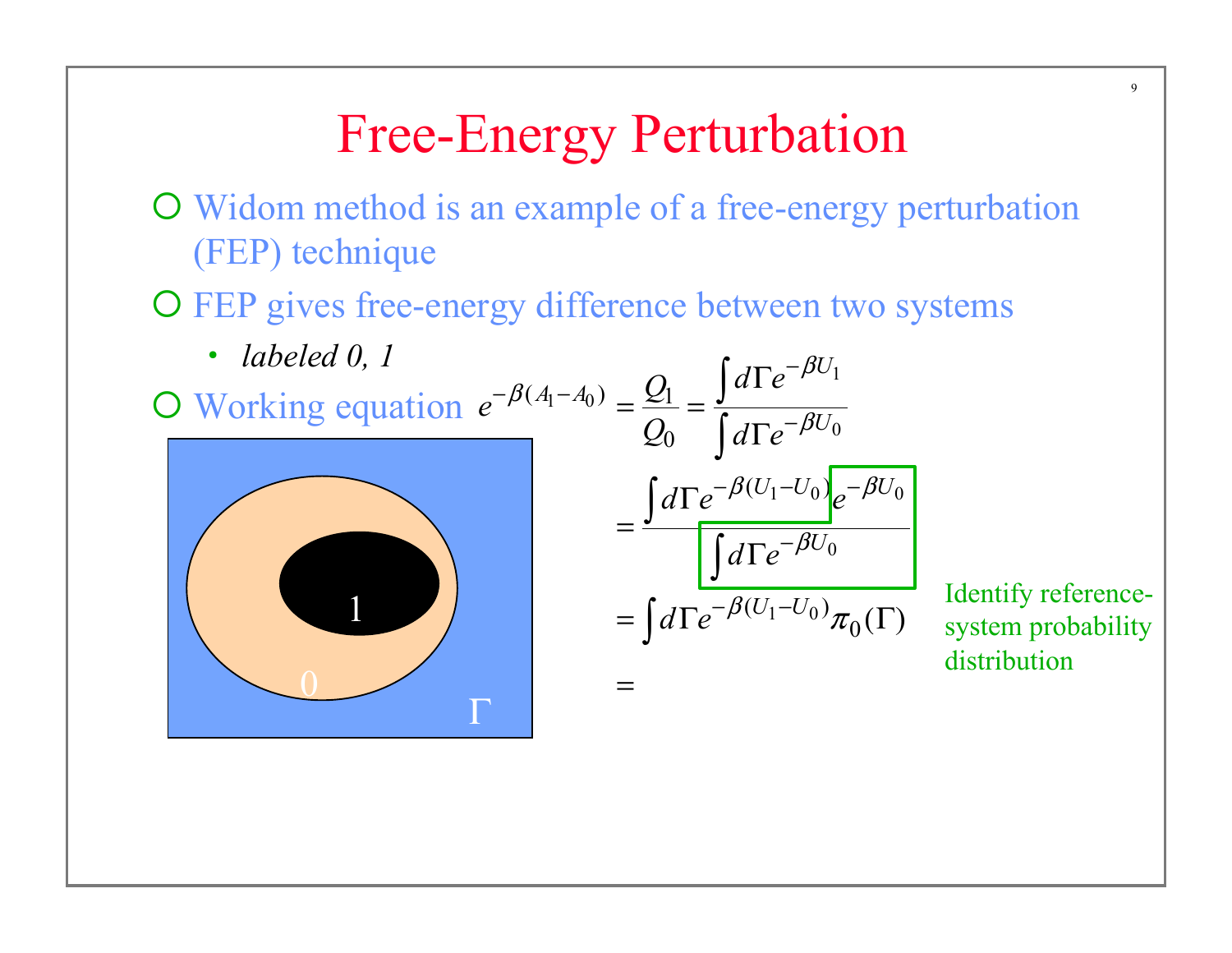¡ Widom method is an example of a free-energy perturbation (FEP) technique

O FEP gives free-energy difference between two systems



O Sample the region important to 0 system, measure properties of 1 system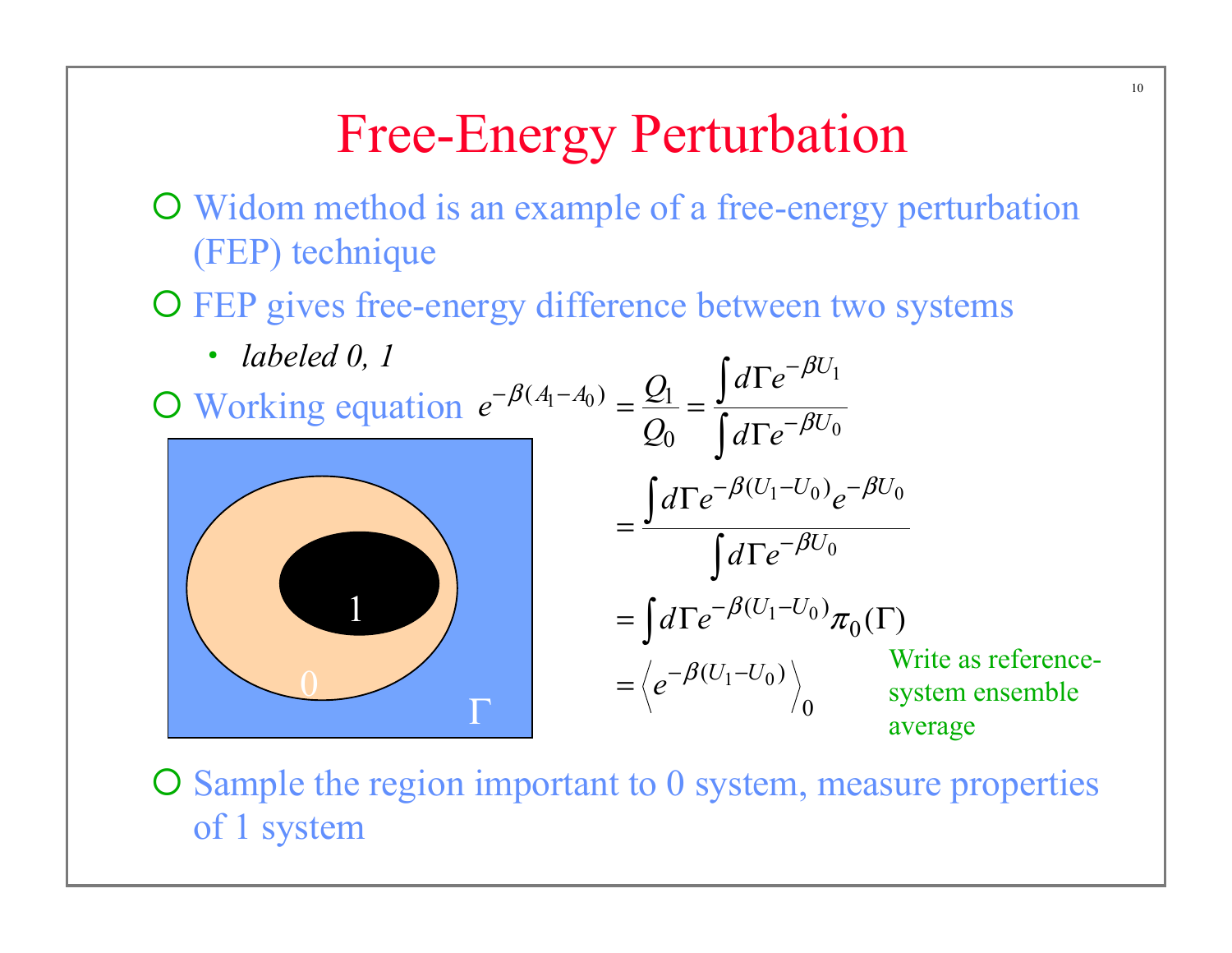### Chemical potential

- $\overline{O}$  For chemical potential,  $U_1$   $U_0$  is the energy of turning on the ghost particle
	- *call this*  $u_t$  *the "test-particle" energy*

$$
e^{-\beta(A_1 - A_0)} = e^{-\beta\mu}
$$
  
=  $\frac{V}{N\Lambda^3} \langle e^{-\beta u_t} \rangle_0$ 

- *test-particle position may be selected at random in simulation volume*
- *for hard spheres,*  $e^{-\beta u_t}$  *is 0 for overlap, 1 otherwise* then (as before) average is the fraction of configurations with no overlap O This is known as Widom's insertion method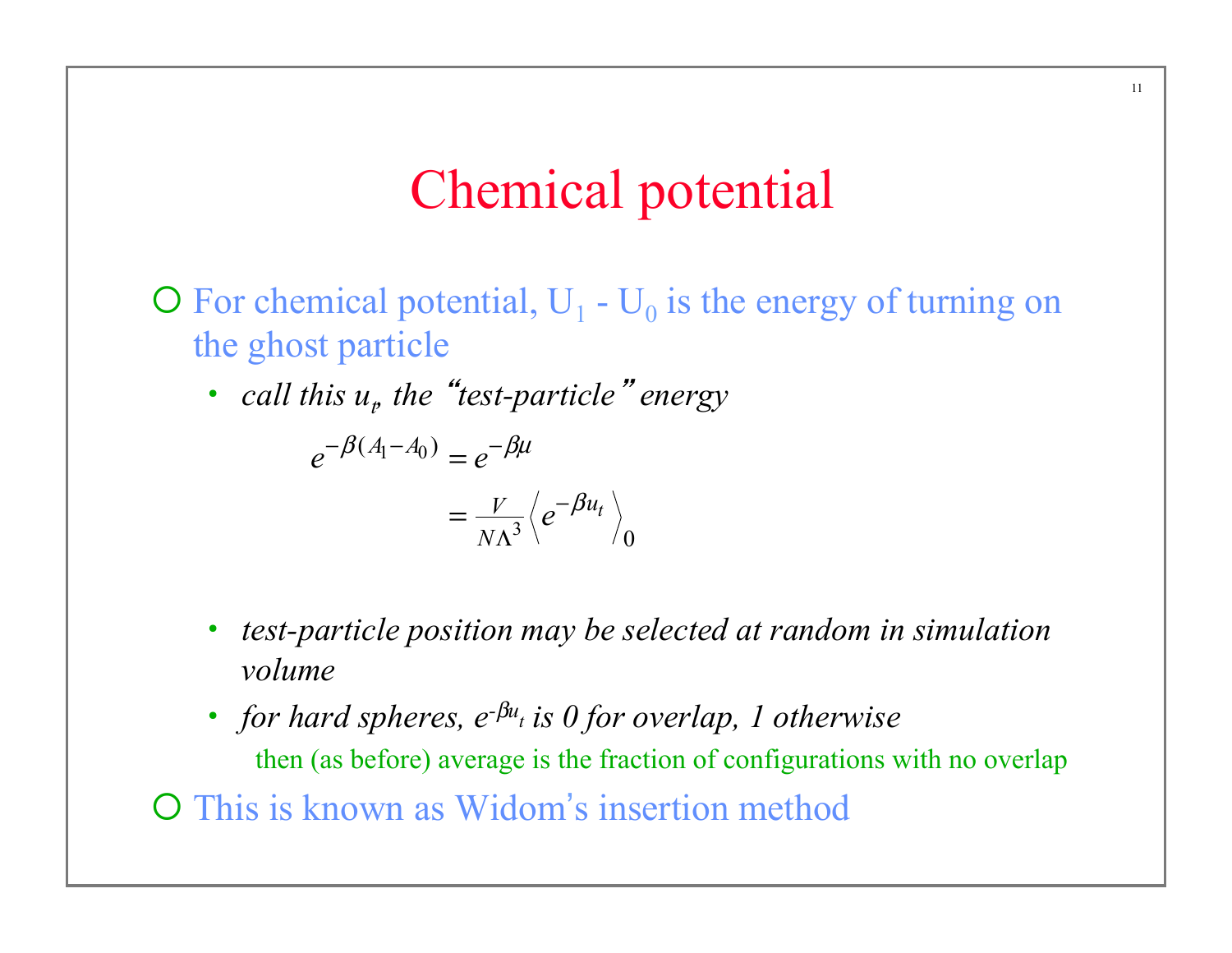## Deletion Method

¡ The FEP formula may be used also with the roles of the reference and target system reversed

 $(A_1 - A_0) = \sqrt{e^{-\beta (U_1 - U_0)}}$  $\boldsymbol{0}$  $e^{-\beta(A_1-A_0)} = \langle e^{-\beta(U_1-U_0)} \rangle$   $e^{+\beta(A_1-A_0)} = \langle e^{+\beta(U_1-U_0)} \rangle$  $e^{+\beta(A_1-A_0)} = \langle e^{+\beta(U_1-U_1)} \rangle$ Original:  $0 \rightarrow 1$  Modified:  $1 \rightarrow 0$ 

• *sample the 1 system, evaluate properties of 0 system* 

O Consider application to hard spheres

1  $e^{+\beta \mu} = \frac{N}{V}\Bigl\langle e^{+\beta u_t}\Bigr\rangle$ 

- *e*β*ut is infinity for overlap, 0 otherwise*
- *but overlaps are never sampled*
- *true average is product of 0 × ∞* technically, formula is correct
- *in practice simulation average is always zero*  method is flawed in application many times the flaw with deletion is not as obvious as this

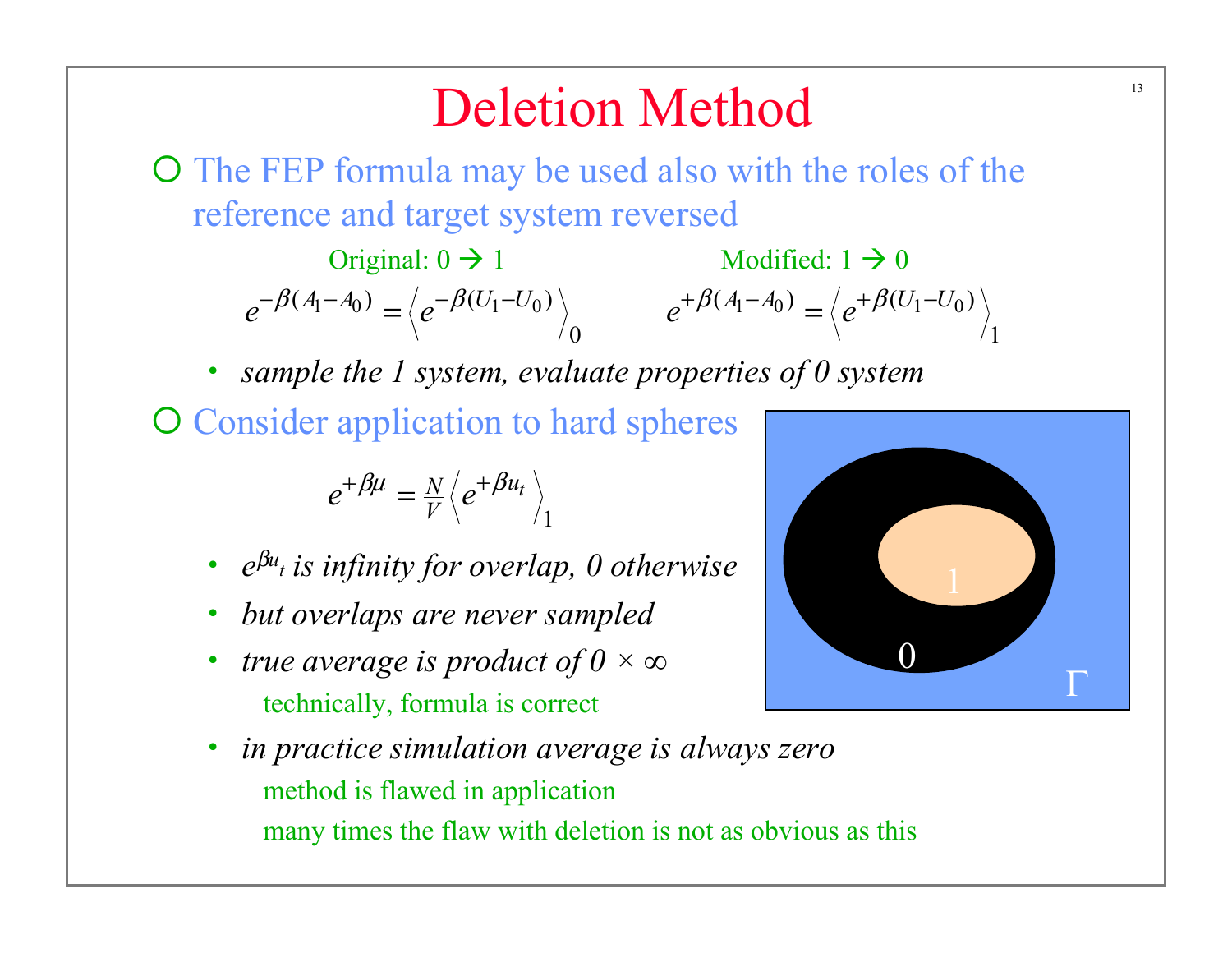# Other Types of Perturbation

¡ Many types of free-energy differences can be computed O Thermodynamic state

• *temperature, density, mixture composition* 

### **O** Hamiltonian

- *for a single molecule or for entire system*
- *e.g., evaluate free energy difference for hard spheres with and without electrostatic dipole moment*

### O Configuration

- *distance/orientation between two solutes*
- *e.g, protein and ligand*
- O Order parameter identifying phases
	- *order parameter is a quantity that can be used to identify the thermodynamic phase a system is in*
	- *e.g, crystal structure, orientational order, magnetization*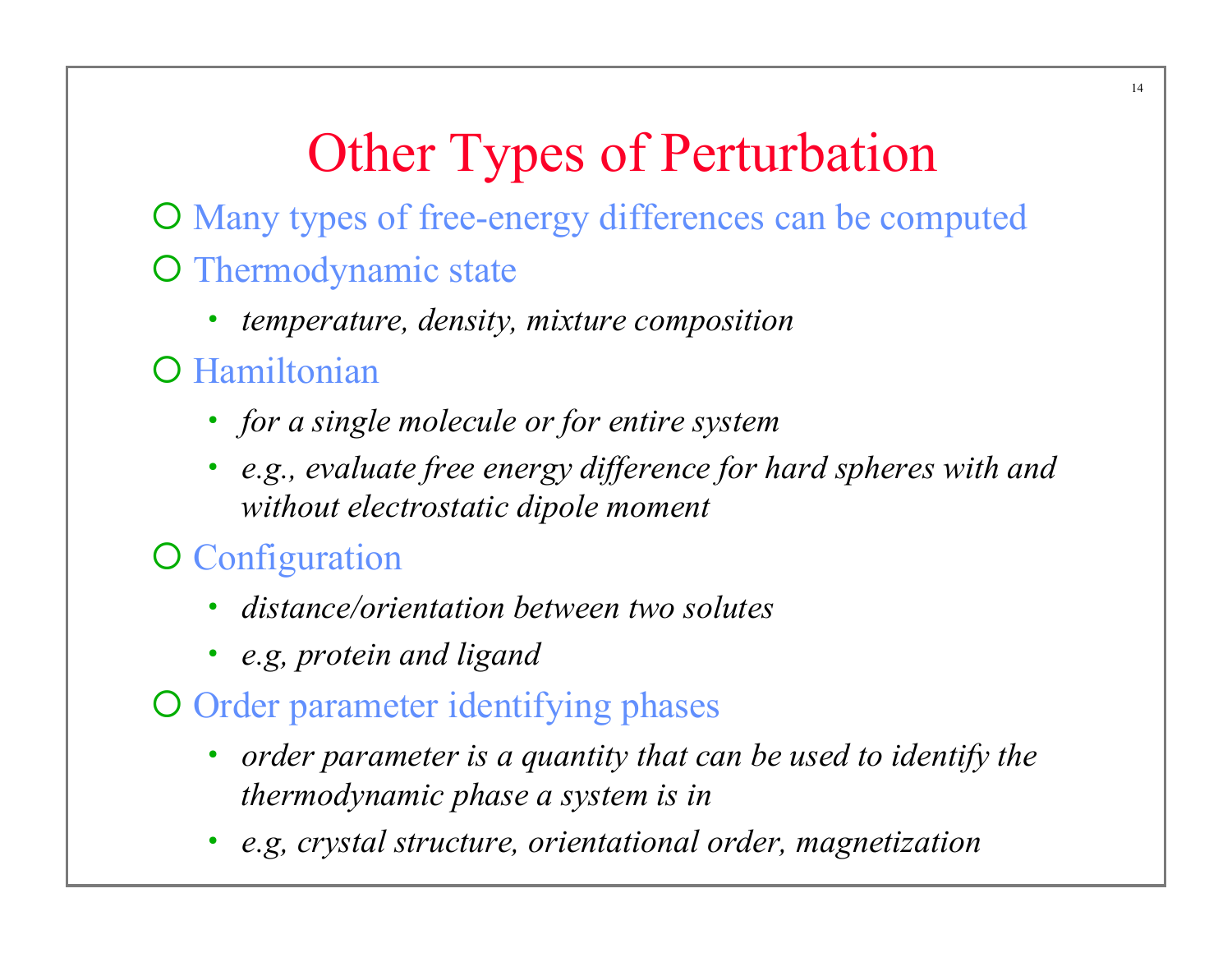### General Numerical Problems

- O Sampling problems limit range of FEP calculations O Target system configurations must be encountered when
	- sampling reference system
- O Two types of problem arise

target-system space very small



target system outside of reference



• *first situation is more common*  although deletion FEP provides an avoidable example of the latter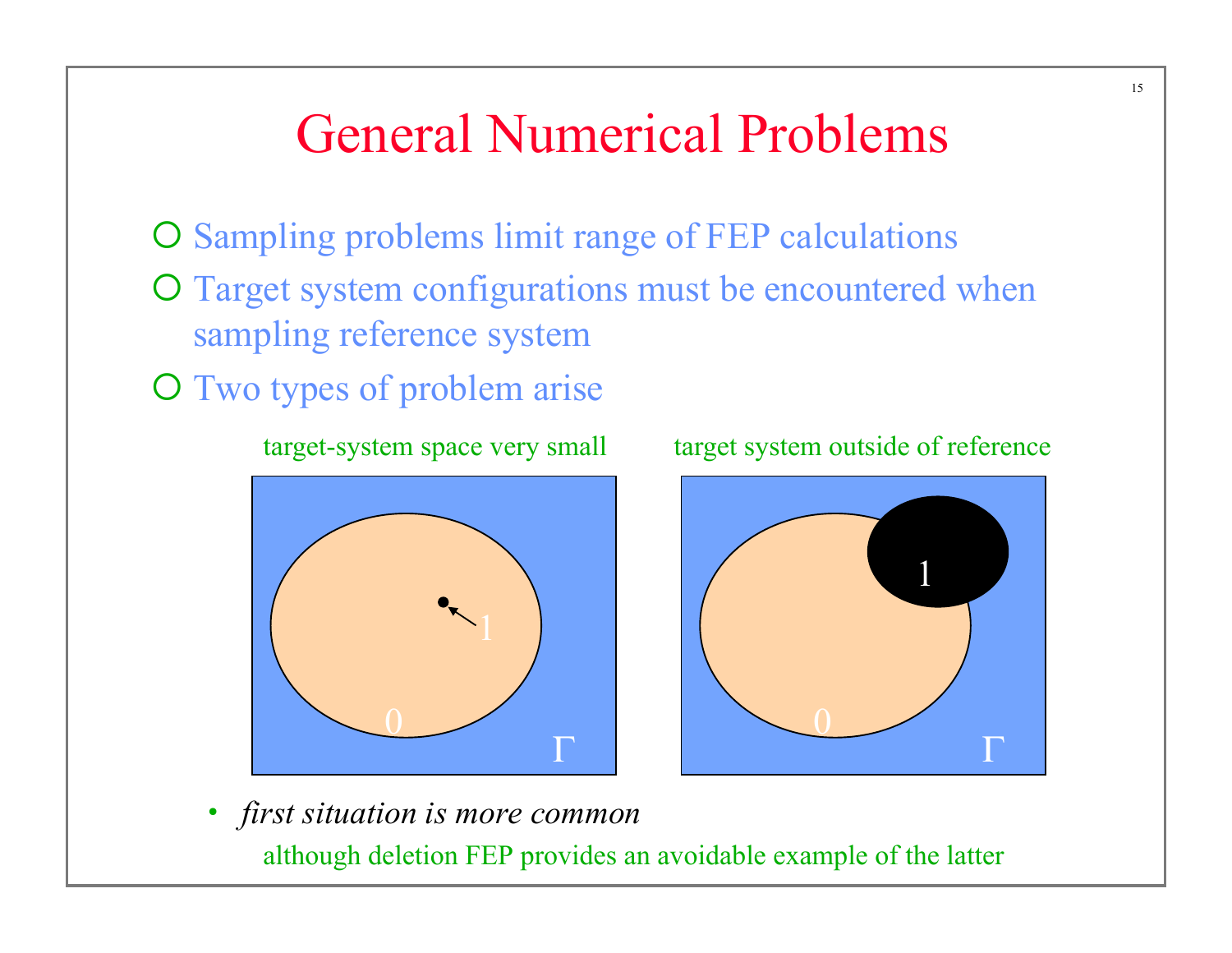## Staging Methods

¡ Multistage FEP can be used to remedy the sampling problem

- *define a potential*  $U_w$  intermediate between 0 and 1 systems
- *evaluate total free-energy difference as*  $A_1 A_0 = (A_1 A_w) + (A_w A_0)$

O Each stage may be sampled in either direction

- *yielding four staging schemes*
- *choose to avoid deletion calculation*

|                                | $0 \leftarrow W \rightarrow 1$ Umbrella sampling |
|--------------------------------|--------------------------------------------------|
| $0 \rightarrow W \leftarrow 1$ | Bennett's method                                 |
| $0 \leftarrow W \leftarrow 1$  | <b>Staged deletion</b>                           |

$$
0 \to W \to 1
$$
 Staged insertion





1

0

Γ

W

#### Use Bennett's method

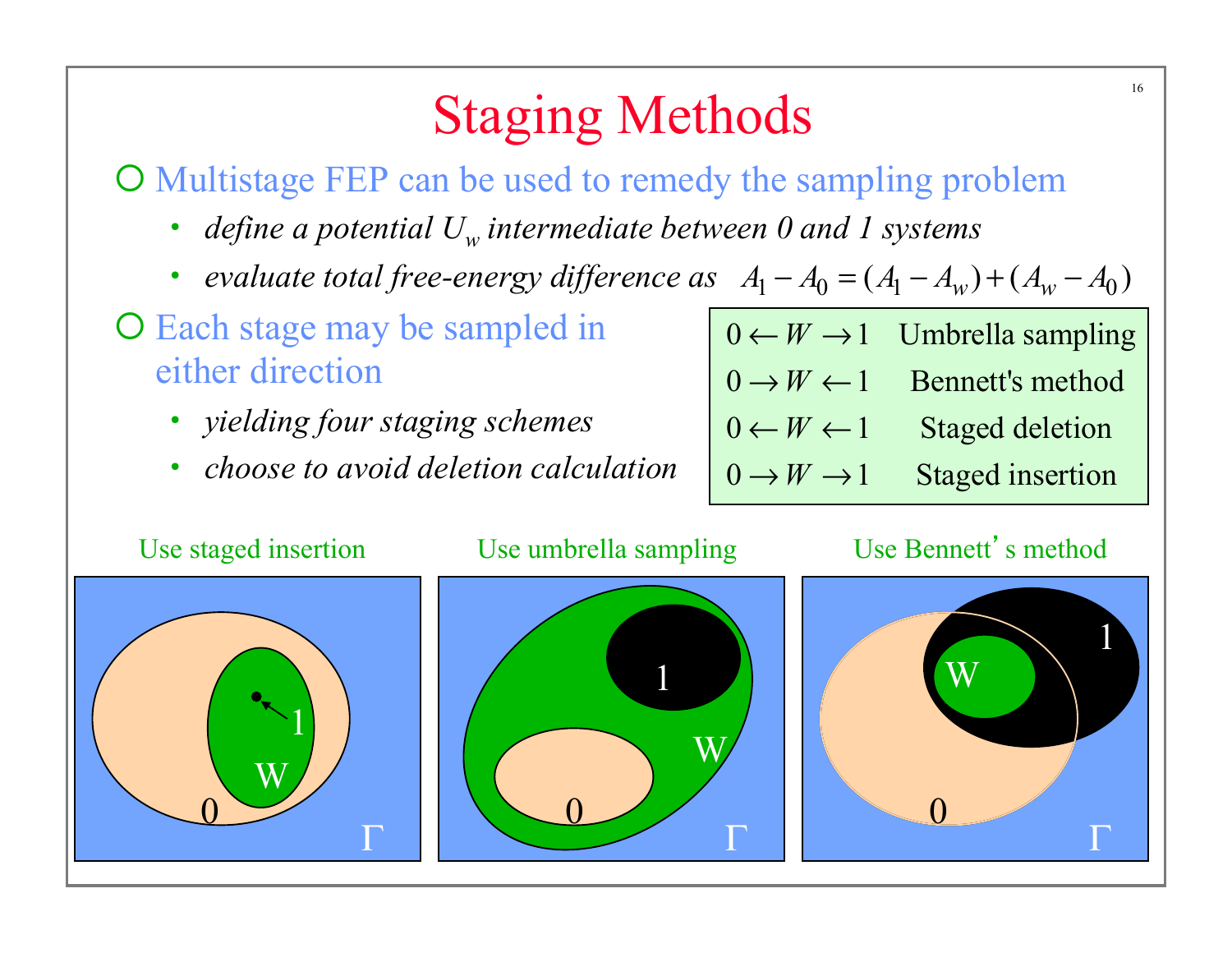## Example of Staging Method

### O Hard-sphere chemical potential

O Use small-diameter sphere as intermediate

$$
e^{-\beta \Delta (A_w - A_N)} = \left\langle e^{-\beta u(\sigma_t)} \right\rangle_N
$$

In first stage, measure fraction of time random insertion of small sphere finds no overlap

$$
e^{-\beta \Delta (A_{N+1}-A_w)} = \left\langle e^{-\beta (u(\sigma)-u(\sigma_t))} \right\rangle_w
$$

In second stage, small sphere moves around with others. Measure fraction of time no overlap is found when it is grown to full-size sphere

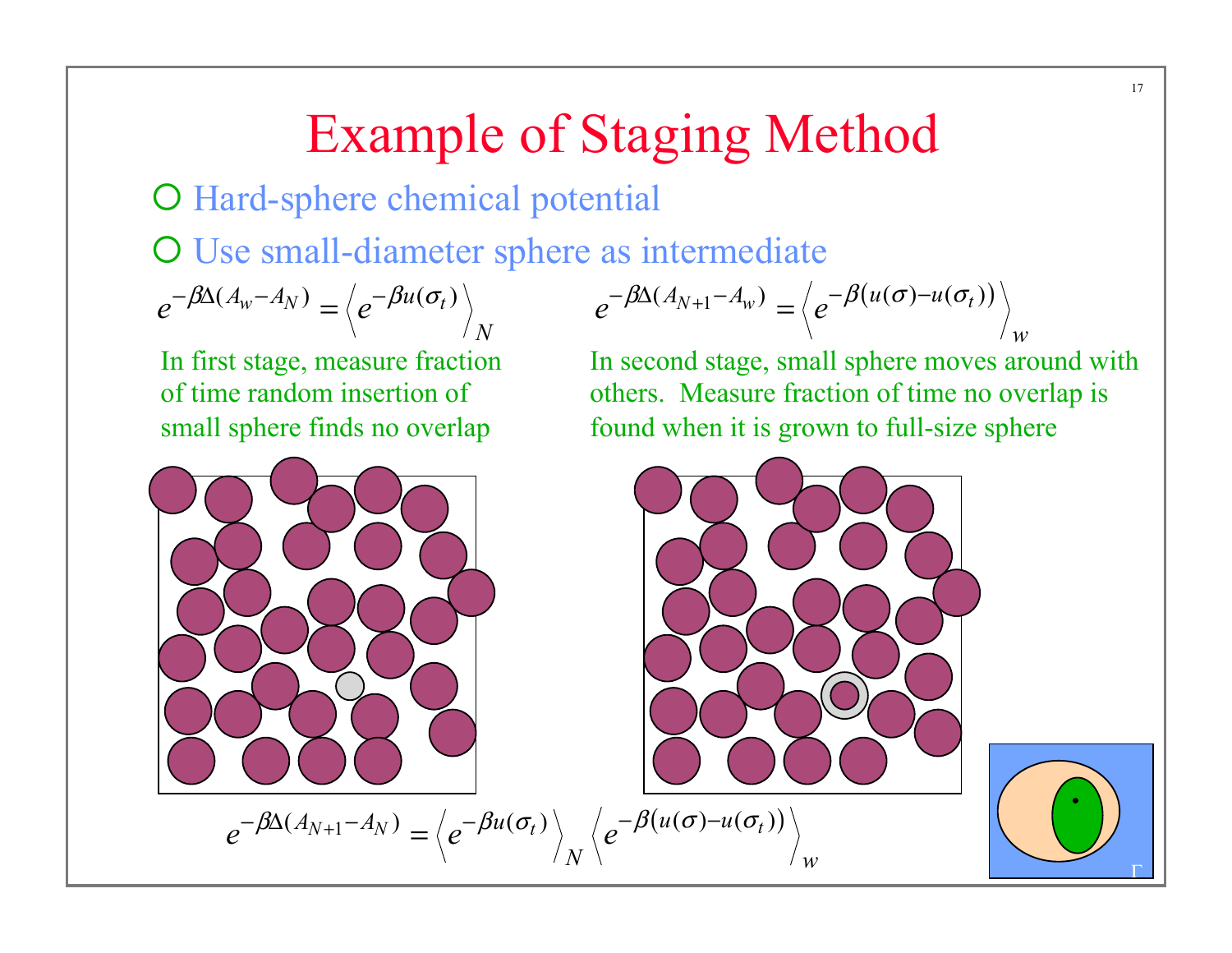#### Multiple Stages Γ 0 1  $\widetilde{\mathsf{W}}_1$  $\overline{\mathsf{W}}_2$  $W_3$ Γ 0 1  $\overline{\text{W}}$  $\overline{\mathsf{W}}_2$  $W_3$  $0 \to W_1 \to W_2 \to W_3 \to 1$   $0 \leftarrow W_2 \leftarrow W_1 \to W_3 \to 1$   $0 \to W_2 \to W_1 \leftarrow W_3 \leftarrow 1$ Γ 0  $W_1$  1  $\overline{\mathbf{W}}_{3}$  $\mathrm{W}_2$ Multistage insertion Multistage umbrella sampling Multistage Bennett's method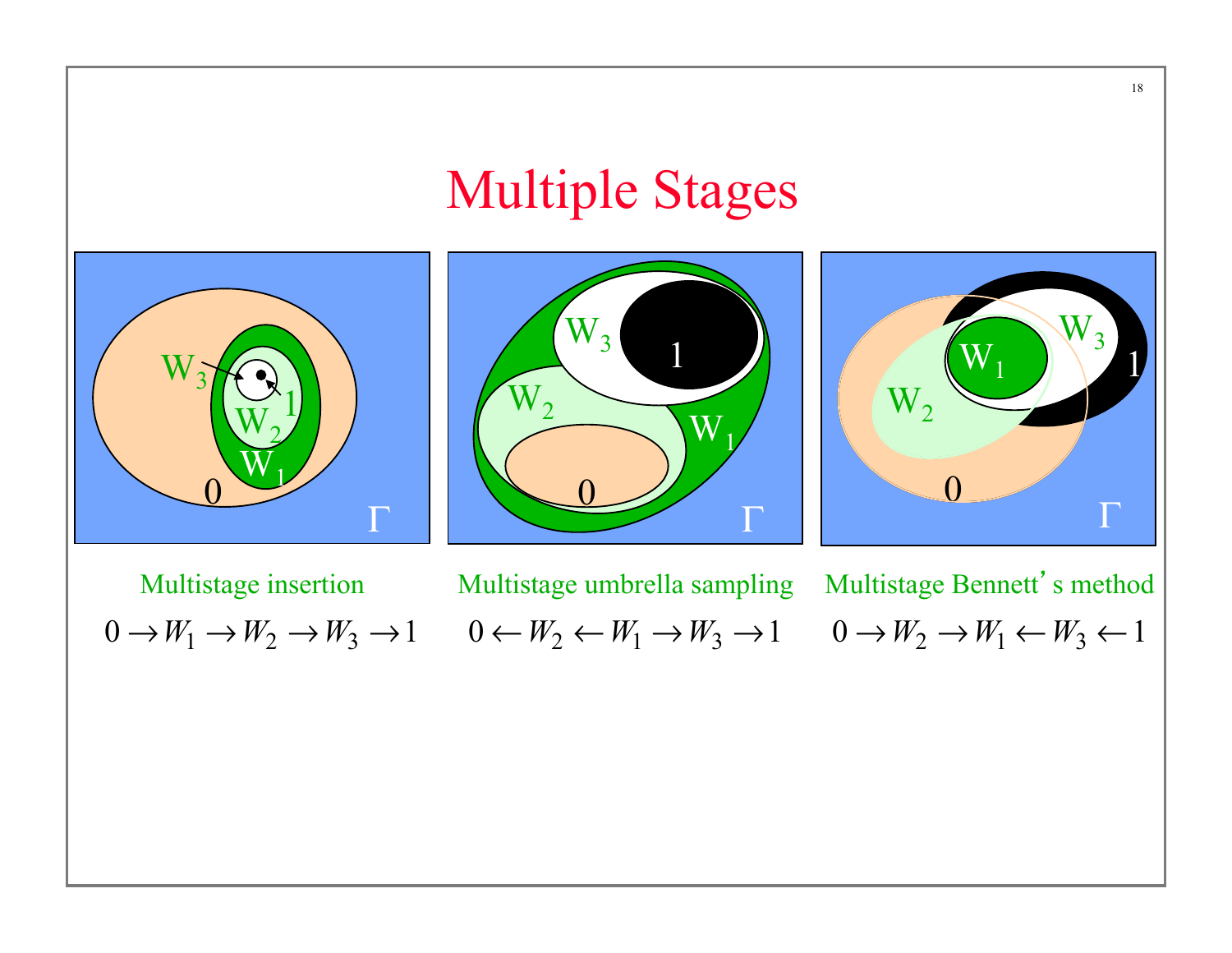### Non-Boltzmann Sampling

- O The FEP methods are an instance of a more general technique that aims to improve sampling
- ¡ Unlike biasing methods, improvement entails a change in the limiting distribution
- ¡ Apply a formula to recover the correct average

$$
\langle M \rangle_0 = \frac{1}{Q_0} \int d\Gamma M(\Gamma) e^{-\beta U_0}
$$
  
=  $\frac{Q_W}{Q_0} \frac{1}{Q_W} \int d\Gamma M(\Gamma) e^{-\beta (U_0 - U_W)} e^{-\beta U_W}$   
=  $\frac{\langle Me^{-\beta (U_0 - U_W)} \rangle_W}{\langle e^{-\beta (U_0 - U_W)} \rangle_W}$ 

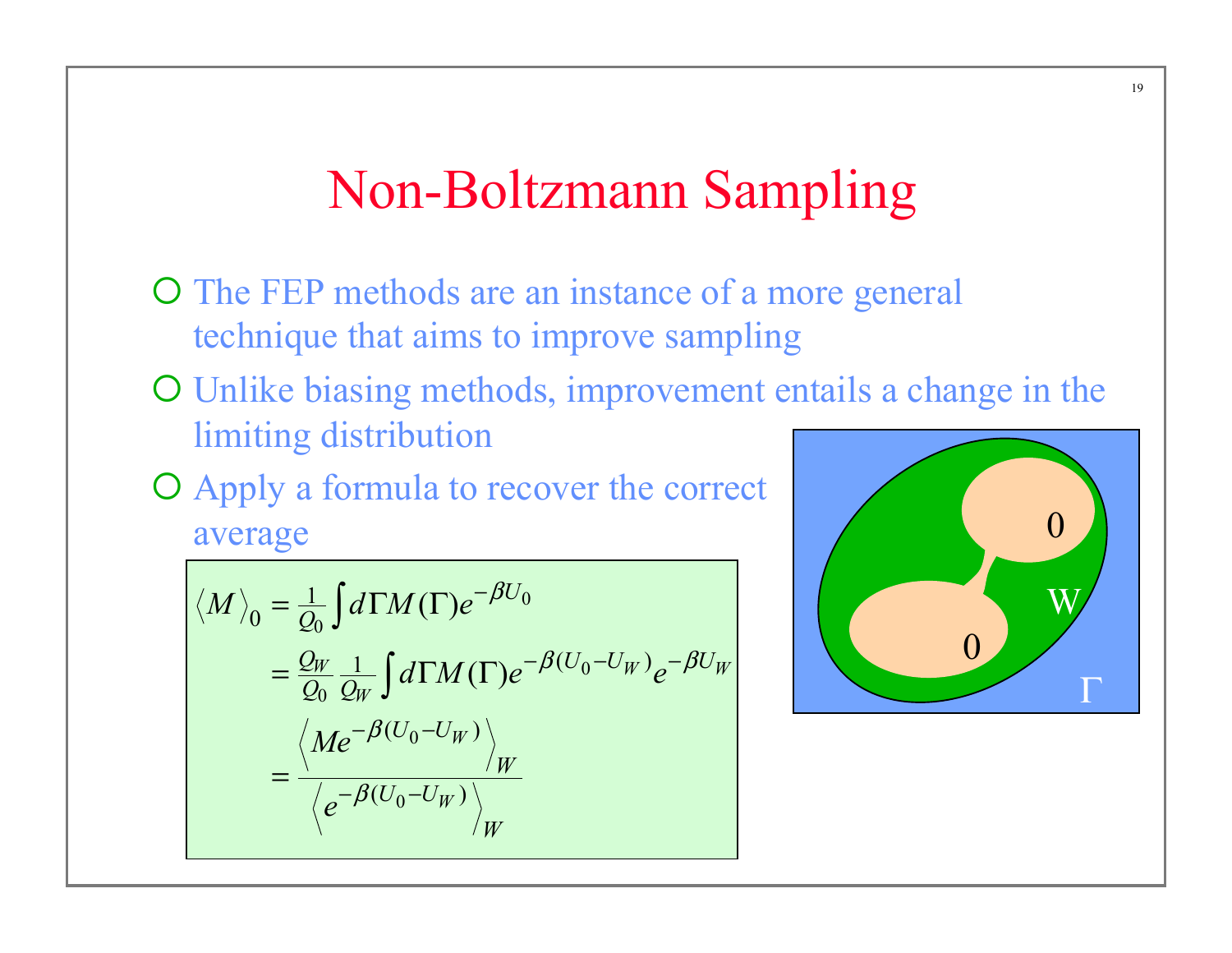### Thermodynamic Integration 1.

O Thermodynamics gives formulas for variation of free energy with state  $d (BA) = UdB - BPdV + B\mu dN$ 

$$
\left(\frac{\partial \beta A}{\partial \beta}\right)_{V,N} = U \left(\frac{\partial \beta A}{\partial V}\right)_{T,N} = -\beta P
$$

O These can be integrated to obtain a free-energy difference

• *derivatives can be measured as normal ensemble averages* 

$$
\beta A(V_2) = \beta A(V_1) - \int_{V_1}^{V_2} P(V) dV
$$

• *this is usually how free energies are* "*measured*" *experimentally*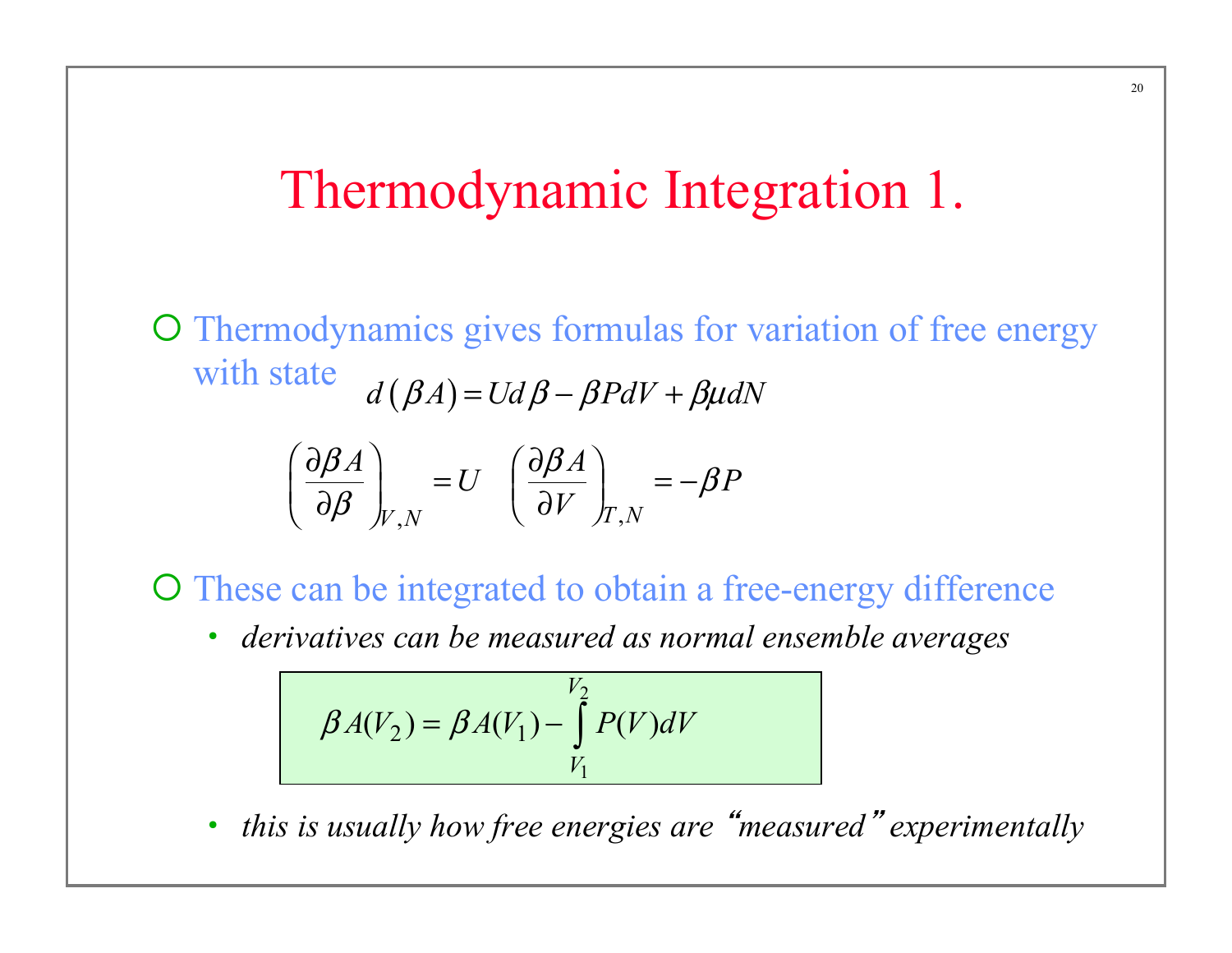## Thermodynamic Integration 2.

- O TI can be extended to follow uncommon (or unphysical) integration paths
	- *much like FEP, can be applied for any type of free-energy change*
- **O** Formalism
	- *Let* λ *be a parameter describing the path*
	- *the potential energy is a function of* λ
	- *ensemble formula for the derivative*

$$
\frac{\partial \beta A}{\partial \lambda} = -\frac{\partial \ln Q}{\partial \lambda} = -\frac{1}{Q} \frac{\partial}{\partial \lambda} \left[ \frac{1}{\Lambda^{3N} N!} \int dr^N e^{-\beta U(r^N; \lambda)} \right]
$$

$$
= +\frac{1}{Q} \left[ \frac{1}{\Lambda^{3N} N!} \int dr^N e^{-\beta U(r^N; \lambda)} \frac{\partial}{\partial \lambda} \beta U(r^N; \lambda) \right]
$$

$$
= \left\langle \frac{\partial \beta U}{\partial \lambda} \right\rangle
$$

• *then* 

$$
\beta A(\lambda_2) = \beta A(\lambda_1) + \int_{\lambda_1}^{\lambda_2} \left\langle \frac{\partial \beta U}{\partial \lambda} \right\rangle d\lambda
$$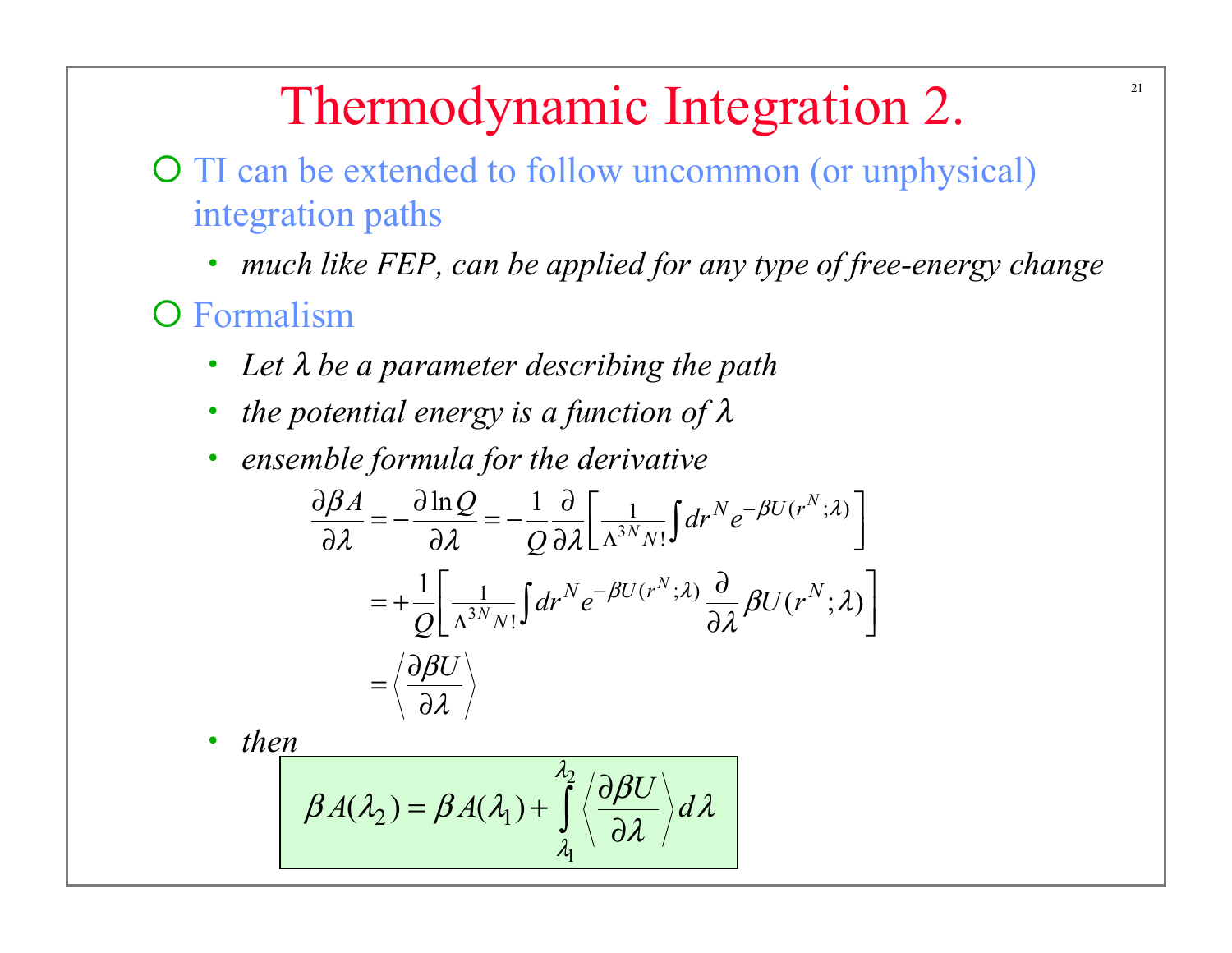## Thermodynamic Integration Example

O The soft-sphere pair potential is

given by

 $(r)$ *n*  $u(r)$ *r* σ ε

 $=\varepsilon\left(\frac{\sigma}{r}\right)^n$  Exhibits simplifying behavior because<br>  $\varepsilon\sigma^n$  is the only potential parameter  $\epsilon \sigma^n$  is the only potential parameter

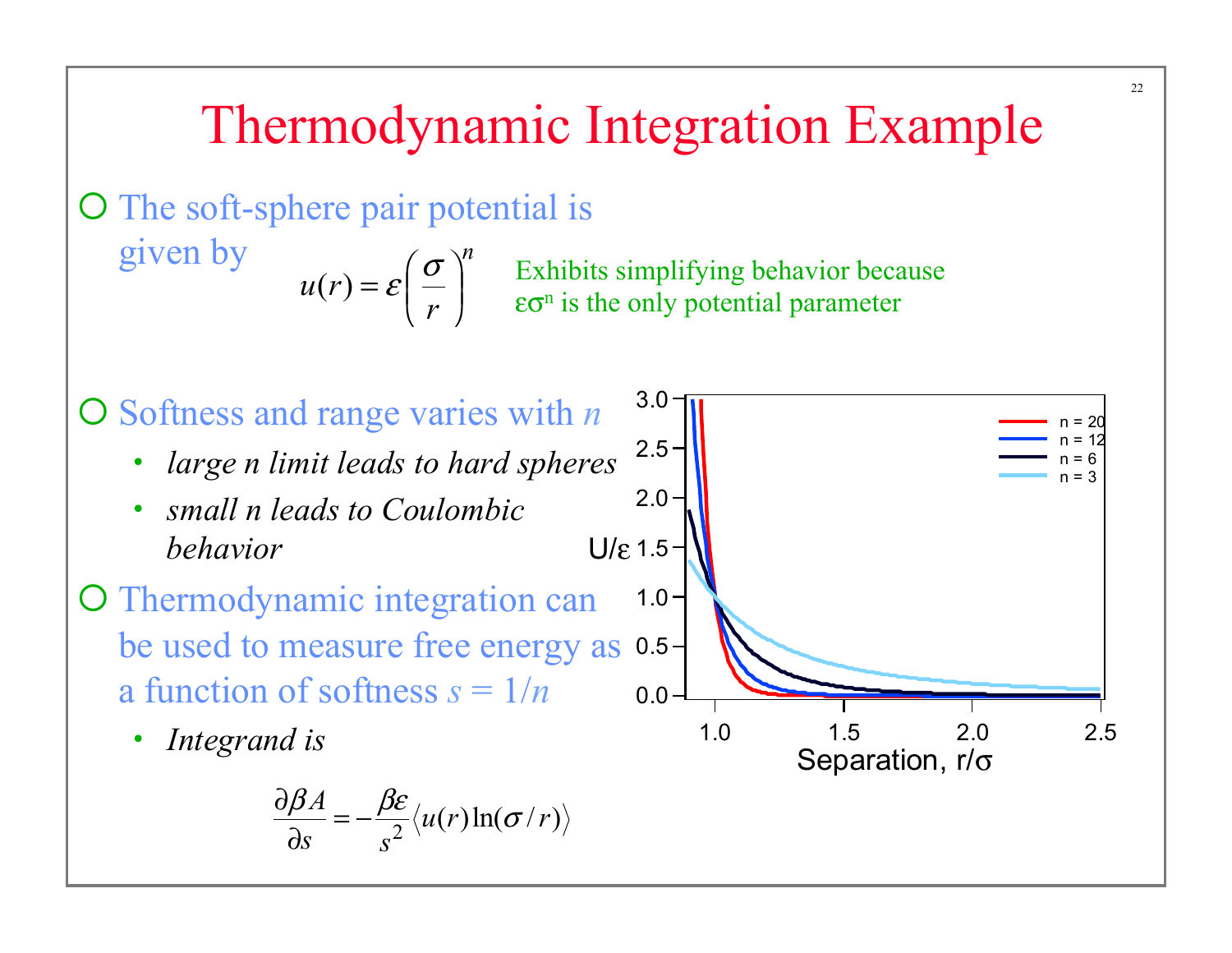## Parameter Hopping. Theory

 $\overline{O}$  View free-energy parameter  $\lambda$  as another dimension in phase space

Γ

$$
E = E(\mathbf{p}^N, \mathbf{r}^N, \lambda)
$$

**O** Partition function

$$
Q = \sum_{\lambda} \int d\mathbf{p}^{N} \int d\mathbf{r}^{N} e^{-\beta E(\mathbf{p}^{N}, \mathbf{r}^{N}, \lambda)}
$$
  
=  $\int d\mathbf{p}^{N} \int d\mathbf{r}^{N} e^{-\beta E(\mathbf{p}^{N}, \mathbf{r}^{N}, \lambda_{0})} + \int d\mathbf{p}^{N} \int d\mathbf{r}^{N} e^{-\beta E(\mathbf{p}^{N}, \mathbf{r}^{N}, \lambda_{1})}$   
=  $Q_{0} + Q_{1}$ 

 $\overline{O}$  Monte Carlo trials include changes in  $\lambda$  $\bigcirc$  Probability that system has  $\lambda = \lambda_0$  or  $\lambda = \lambda_1$  $\frac{0}{0}$  =  $\frac{Q_0}{1}$  $0 + Q_1 J$   $J$   $Q_0 + Q_1$  $x^{1} = \frac{y_1}{x_1}$  $0 + Q_1 J$   $J$   $J$   $Q_0 + Q_1$  $1 \equiv \int d\mathbf{n}^N \int d\mathbf{r}^N e^{-\beta E(\mathbf{p}^N,\mathbf{r}^N,\lambda_0)}$  $(\lambda_0)$  $1 \equiv \int d\mathbf{n}^N \int d\mathbf{r}^N e^{-\beta E(\mathbf{p}^N,\mathbf{r}^N,\lambda_1)}$  $(\lambda_1)$  $N \int d\mathbf{r} N e^{-\beta E(\mathbf{p}^N, \mathbf{r}^N, \lambda_0)} = Q$  $N \int_{\mathcal{A}} \mathbf{r} N e^{-\beta E(\mathbf{p}^N, \mathbf{r}^N, \lambda_1)} = Q$  $\pi(\lambda_0) = \frac{1}{Q_0 + Q_1} \int d\mathbf{p}^N \int d\mathbf{r}^N e^{-\beta E(\mathbf{p}^N, \mathbf{r}^N, \lambda_0)} = \frac{Q_0}{Q_0 + Q_0}$  $\pi(\lambda_1) = \frac{1}{Q_0 + Q_1} \int d\mathbf{p}^N \int d\mathbf{r}^N e^{-\beta E(\mathbf{p}^N, \mathbf{r}^N, \lambda_1)} = \frac{Q_1}{Q_0 + Q_1}$  $=\frac{1}{Q_0+Q_1}\int d{\bf p}^N\int d{\bf r}^N e^{-\beta E({\bf p}^N,{\bf r}^N,\lambda_0)}=\frac{Q_0}{Q_0+Q_1}$  $=\frac{1}{Q_0+Q_1}\int d\mathbf{p}^N\int d\mathbf{r}^N e^{-\beta E(\mathbf{p}^N,\mathbf{r}^N,\lambda_1)}=\frac{Q_1}{Q_0+Q_1}$ 

 $\lambda_0$ 

 $\lambda_{1}$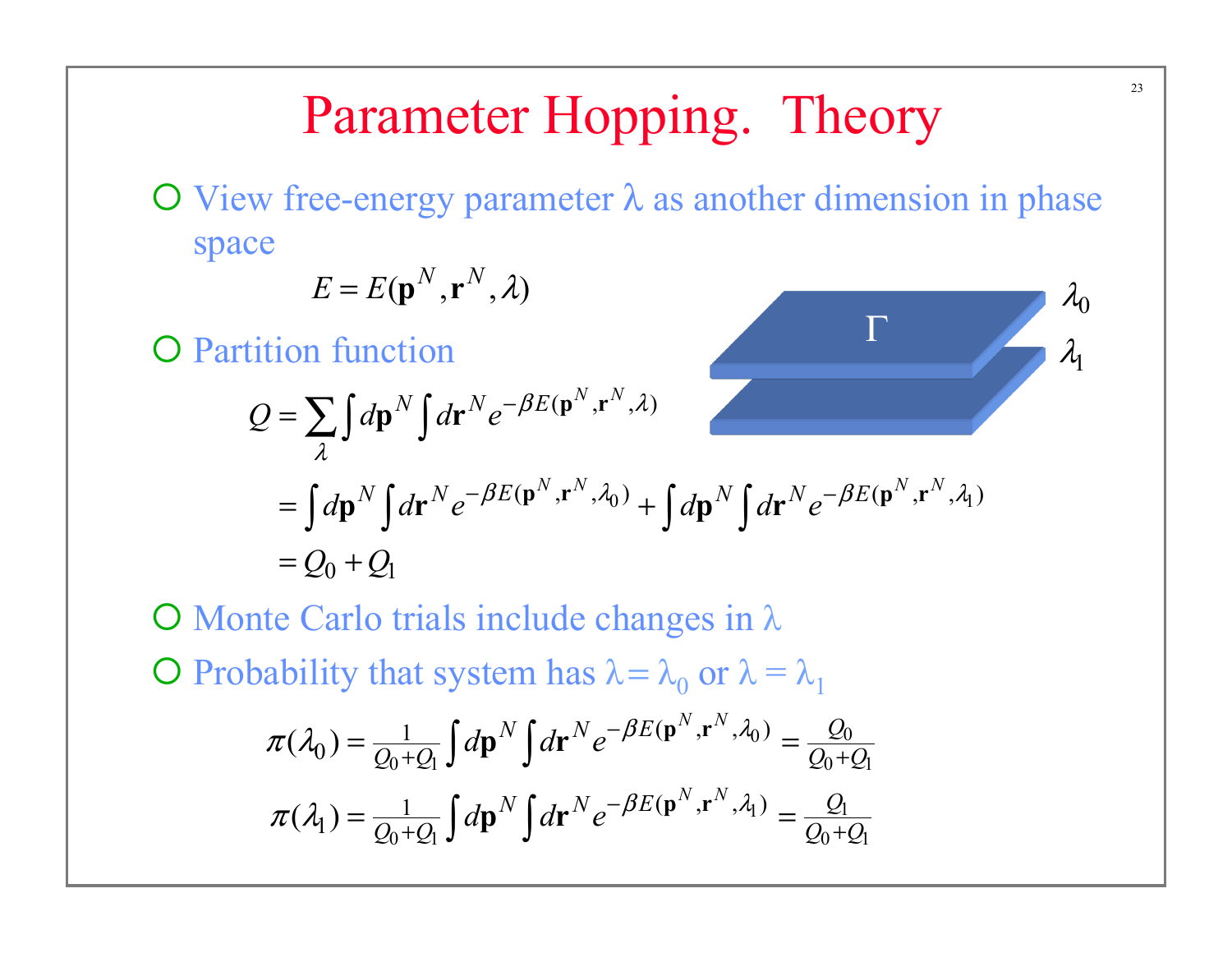Parameter Hopping. Implementation O Monte Carlo simulation in which l-change trials are attempted  $\bigcirc$  Accept trials as usual, with probability min[1,e<sup>-βΔU</sup>]  $\overline{O}$  Record fractions f<sub>0</sub>, f<sub>1</sub> of configurations spent in  $\lambda = \lambda_0$  and  $\lambda = \lambda_1$ O Free energy is given by ratio

$$
e^{-\beta(A_1-A_0)} = \frac{Q_1}{Q_0} = \frac{Q_1/(Q_0+Q_1)}{Q_0/(Q_0+Q_1)} = \frac{f_1}{f_0}
$$

¡ In practice, system may spend almost no time in one of the values

- *Can apply weighting function* w(λ) *to encourage it to sample both*
- *Accept trials with probability* min[1,(w<sup>n</sup>/w<sup>o</sup>) e<sup>- $\beta \Delta U$ </sup>]
- *Free energy is*

$$
e^{-\beta(A_1 - A_0)} = \frac{w_0 f_1}{w_1 f_0}
$$

- *Good choice for w has*  $f_1 = f_0$
- O Multivalue extension is particularly effective
	- <sup>l</sup> *takes on a continuum of values*